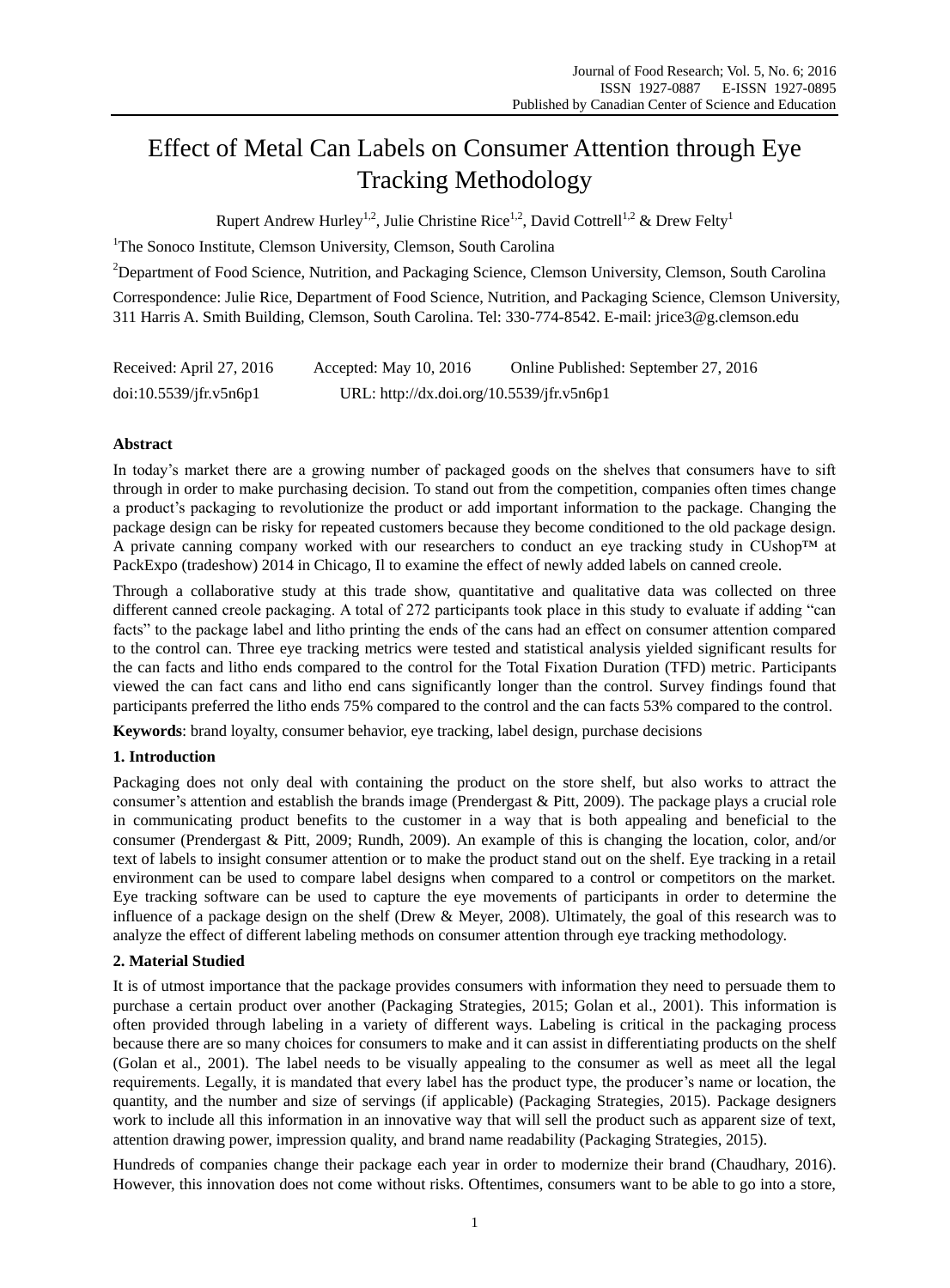find the product they are looking for and leave as quickly as possible. For this fast transaction to occur, the product has to be easily recognizable to the consumer. If a product is altered even in the slightest way, some rebrand conditioning may need to occur in order for consumers to be able to easily identify the product. Establishing a brand that is recognizable to consumers is extremely important in the purchase decision. Successful branding creates consumer recognition by disseminating what the brand means through the use of pictures, designs, and symbol (MacInnis, 1999).

Many studies have focused on helping consumers better understand the nutritional labels on foods. It has been found that consumers do not understand these labels to their full advantage, and modifying existing labels could be a benefit to consumers (Graham & Jeffery, 2011). Previous research has been done on eye tracking labels and the effects of positioning. A research study was conducted by the University of Minnesota to determine how consumers view nutrition facts labels and whether the location of the labels changes their attention (Graham & Jeffery, 2011). The results indicated that the labeling at the top of the can were viewed more than at the bottom, while labels in the center were viewed more than the sides (Graham & Jeffery, 2011). Eye tracking can be seen as a viable technology to test label placement in reference to consumer attention.

For this type of study, eye tracking allows marketers to pretest the shelf impact of packages, products, or point-of sale systems before introducing them at full-scale (Graham & Jeffery, 2011). Its availability has recently grown across new markets and can be tested on subjects using a monitor or with glasses in a controlled environment. Eye-tracking software is used to capture the eye movement of subjects that can tell a story of where consumers focus their attention in a retail environment.

# **3. Methods**

# *4.1 Location and Stimuli*

The study took place in CUshop™ Consumer Experience Laboratory relocated to Pack Expo, a four-day tradeshow in Chicago, Il. CUshop™ is a realistic shopping environment featuring shopping aisles, a frozen food section, produce area and simulated open refrigeration areas (Figure 1).



# Figure 1. CUshop™

Three different creole cans (control, can facts, and litho ends) were provided by a private canning company. The creole cans were arranged as a bottom shelf display with only one stimulus can on the shelf per day. The control was on the shelf for day 1, litho ends for day 2, and can facts for days 3 and 4 (Table 1). The litho ends were created using a lithograph technique capable of printing metal/tinplate products and steel containers that utilizes a four color process and straight line graphics on a combination of UV ink and traditional presses. The tested treatments were not exhibited for the same period of time to avoid bias between varying stimuli. The products tested were placed on the shelf individually and isolated so that participants could see the product as it is rather than comparing it to various stimuli. By testing the products at different time periods, we are avoiding "beauty contests" between packages.

| Day of Study    | Day 1         | Day 2                                                                                                             | Day 3                                     | Day 4             |
|-----------------|---------------|-------------------------------------------------------------------------------------------------------------------|-------------------------------------------|-------------------|
| Type of Can     | Control       | Litho ends                                                                                                        | Can facts                                 | Can facts         |
| Characteristics | a wrap around | Typical can with Wrap around label and label Wrap around label and Wrap around label and<br>at top of can using a | "Did you know" facts "Did you know" facts |                   |
|                 | label         | lithograph technique                                                                                              | about the product                         | about the product |

# Table 1. Different tested treatments of cans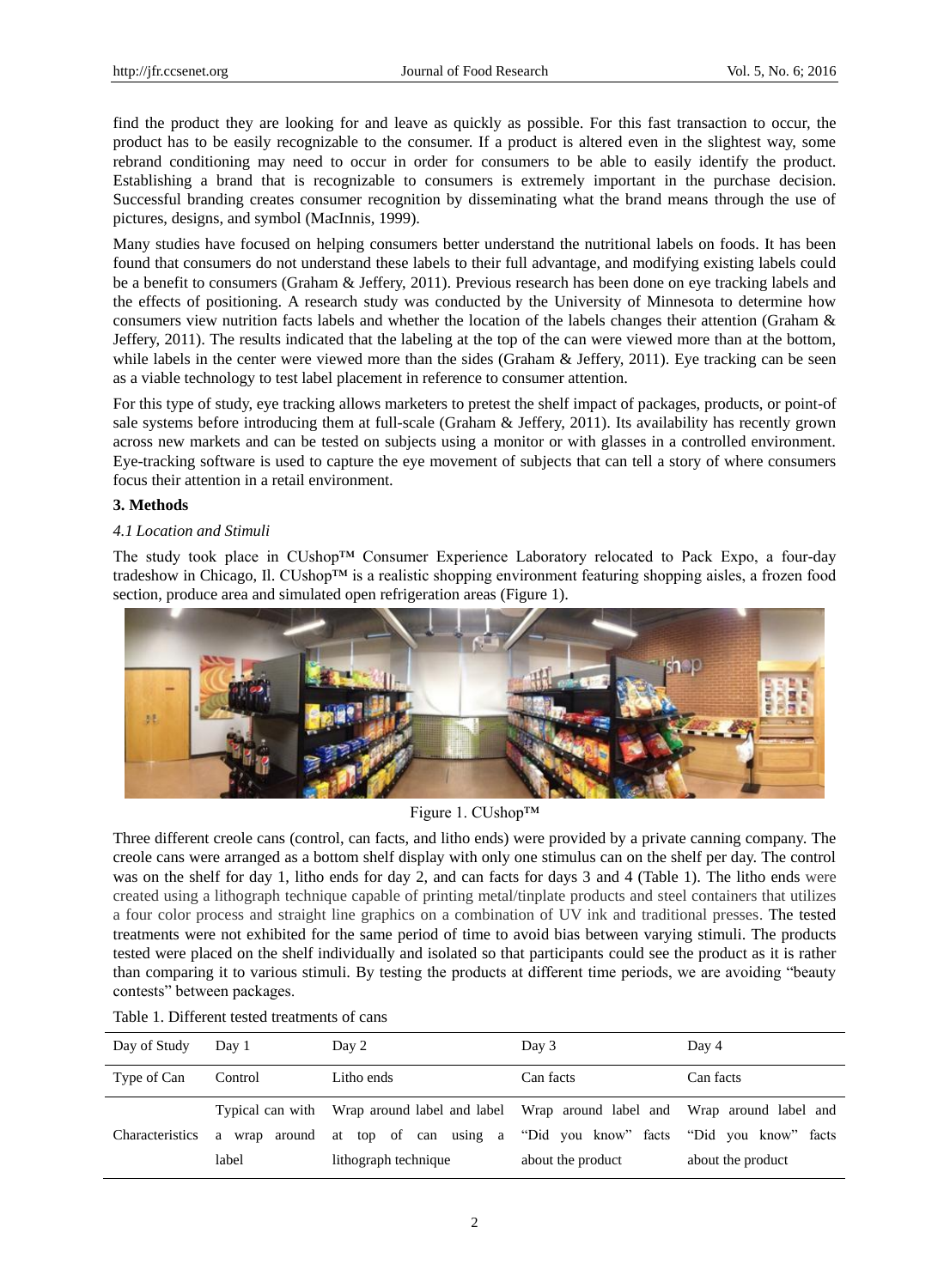# *4.2 Apparatus*

Tobii™ Eye Tracking Glasses were used to record the participants' eye movements. These glasses are monocular video-based pupil and corneal reflection glasses, which sample from the right eye at a sampling rate of 30Hz with a 56" x 40" recording visual angle. A Tobii™ Recording Assistant gathers the eye tracking data, a snapshot of the area of analysis, and a video of the participant's visual field, storing the positions of the IR markers on a memory card. In addition to gathering the data, the Recording Assistant guides the researcher through the calibration process, showing the quality of each calibration. The Tobii glasses connect to the Recording Assistant. Infrared (IR) markers, each containing a unique ID number, were placed in cradles around the stimulus of interest. Using infrared light, these IR markers communicate their location to the glasses. An individual IR marker also functions as a tool for calibrating the participant to the glasses.

# *4.3 Experimental Design*

Canned creole stimuli were placed in the canned food section of CUshop™. The control, can facts, and litho end stimuli were rotated per day so that side by side shelf presence would not influence the participants viewing the creole. This study wanted to eliminate the participants from choosing between the two variations, but rather just see the product for what it was. Each stimulus has Areas of Analysis (AOA's) and Areas of Interest (AOI) that were mapped on a high resolution image using Tobii Studio. The AOA's are determined by the location of the IR markers on the store shelves, which is defined as the area where the eye tracking data is recorded for each participant (Hurley et al., 2015). Each creole stimulus has a particular Area of Interest (AOI) that is located inside the AOA. Eye tracking data was compared for the AOI's for the three stimuli of creole (control, can facts, litho ends).

# *4.4 Procedure*

The participant was first asked to carefully put the eye tracking glasses on and tighten the strap around the back of their heads for security. The glasses were connected to the Recording Assistant, which was held by the researcher during calibration. The participants were then told to stand on a marker placed one meter from a vertically standing sign and to look straight ahead at the sign while keeping their heads still. Once the instrument found the location of the subject's right pupil, the Recording Assistant displayed a 3x3 grid for the researcher to use as a reference for the nine-point calibration process. The researcher then took an IR marker and placed it on the sign. The participants were instructed to follow the IR markers with their eyes as it moved to each of the reference points until their pupils were detected at all nine points. The researcher then hit "Record" on the Recording Assistant, allowing the instrument to start gathering eye tracking data.

Once the calibration was complete, the participant was given a clipboard with a shopping list, identified by a unique ID number, which, in turn, became the subject's participant number. The participants were instructed to shop for each product on the list as they normally would in a grocery store, writing down the number corresponding to the product they purchased for each item on the list. The participants were then sent into the CUshop™ and requested to shop normally. Once the shopping task was completed, the participants were led to a survey computer, where each answered demographic and study-related questions.

# *4.5 Data Collection and Eye Tracking Metrics J*

Areas of Interest (AOI's) were designated for the creole stimuli and used to determine three measurements metrics of eye movement: Time to First Fixation (TTFF), Total Fixation Duration (TFD), and Fixation Count (FC). The time in seconds from when a product first enters a participant's field of view until they fixate on it is defined as the TTFF. The lower the number, the better the package performed in this instance. TFD, is the time, in seconds, spent on average by participants fixating on this item. The higher the number, the better the package performed. FC is the total number of times a participant's scan of the planogram crossed into a particular area of interest.

A survey created through SurveyMonkey.com including questions on the product and demographic information was created in conjunction with the private label company. Tobii Studio was used to collect raw eye tracking data and run statistical analysis. Using SAS® Studio, an Analysis of Variance (ANOVA) was used to determine if the measured data was significantly different (5%) for the three types of canned creole. If indicated that there was significant difference, a LSD multiple comparison test would be used to determine what brands differed

#### **5. Results and Discussion**

#### *5.1 Survey Findings*

Each participant was asked to a complete a quick follow-up survey following the eye tracking portion of the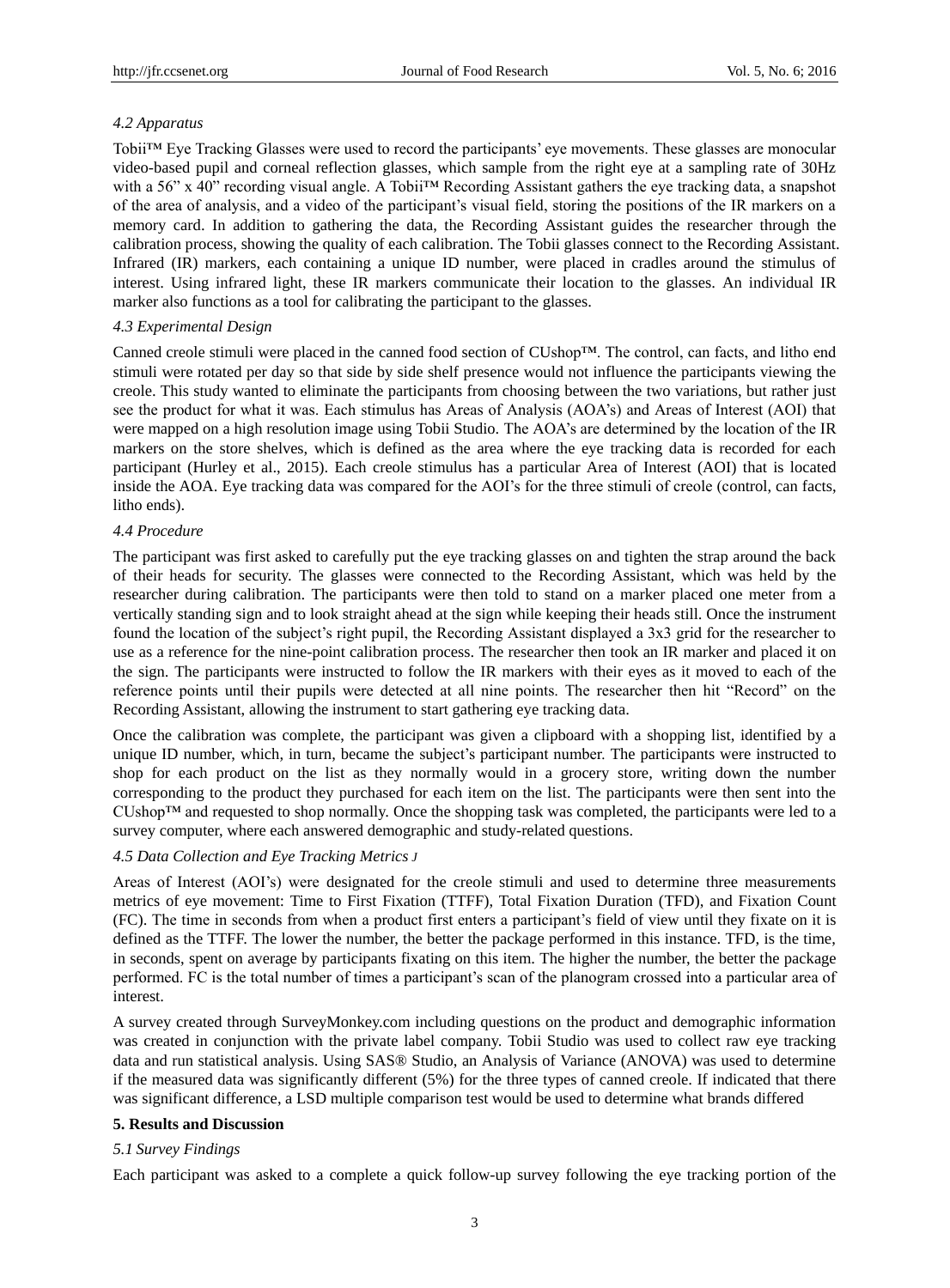study. To ensure confidentiality, they were given an ID number for the duration of the study. A total of 237 participants (57% male, 43 % female) took part in the study at the trade show with ages ranging from under 17 to over 65 with 53% between the ages of 21-39. Participants were either married or single (split 50%) with 42% having children and 70% had either a bachelors or graduate degree with a variety of income levels.

The study was based on a volunteer basis and participants were not screened for the items in CUShop<sup>TM</sup> prior to completing the study. The post survey questions were designed by a collaborative effort with the canned creole company. The survey consisted of questions that showed an image of the canned creole with and without litho ends and asked which can they preferred and why (Figure 2).



Figure 2. Qualitative question on control vs. litho ends canned creole

Participants widely preferred the choice B, the litho end can (75%) with 13% preferring the control (A) and 12% concluding that they both were equally appealing. When asked to explain why preferred either can, the majority of the participants concluded that can B stood out more because of better graphic and color and that the label on the top was overall more appealing. Participants were also asked which can they preferred when comparing the can facts to the control (Figure 3).



Figure 3. Qualitative question on control vs. can facts canned creole

Participants were more split in this instance with 36% preferring the control, 53% the can facts, and 11% concluding that they both were equally appealing. When asked why they preferred either can participants were all across the board with comments such as: would not read that, do not like white line at the top, I did appreciate the nutritional facts, because it showed benefits, and the "DID YOU KNOW" tag line made me look at package B more.

#### *5.2 Eye-Tracking Results and Statistical Analysis*

Tobii Studio and SAS® Studio was used to collect and analyze the raw eye tracking data. The mean, standard deviation, and standard error was determined for each participant output for the TTFF, TFD, and FC metric. The data was tested for normality using the Shapiro-Wilk test, and the data was determined to be non-normal. An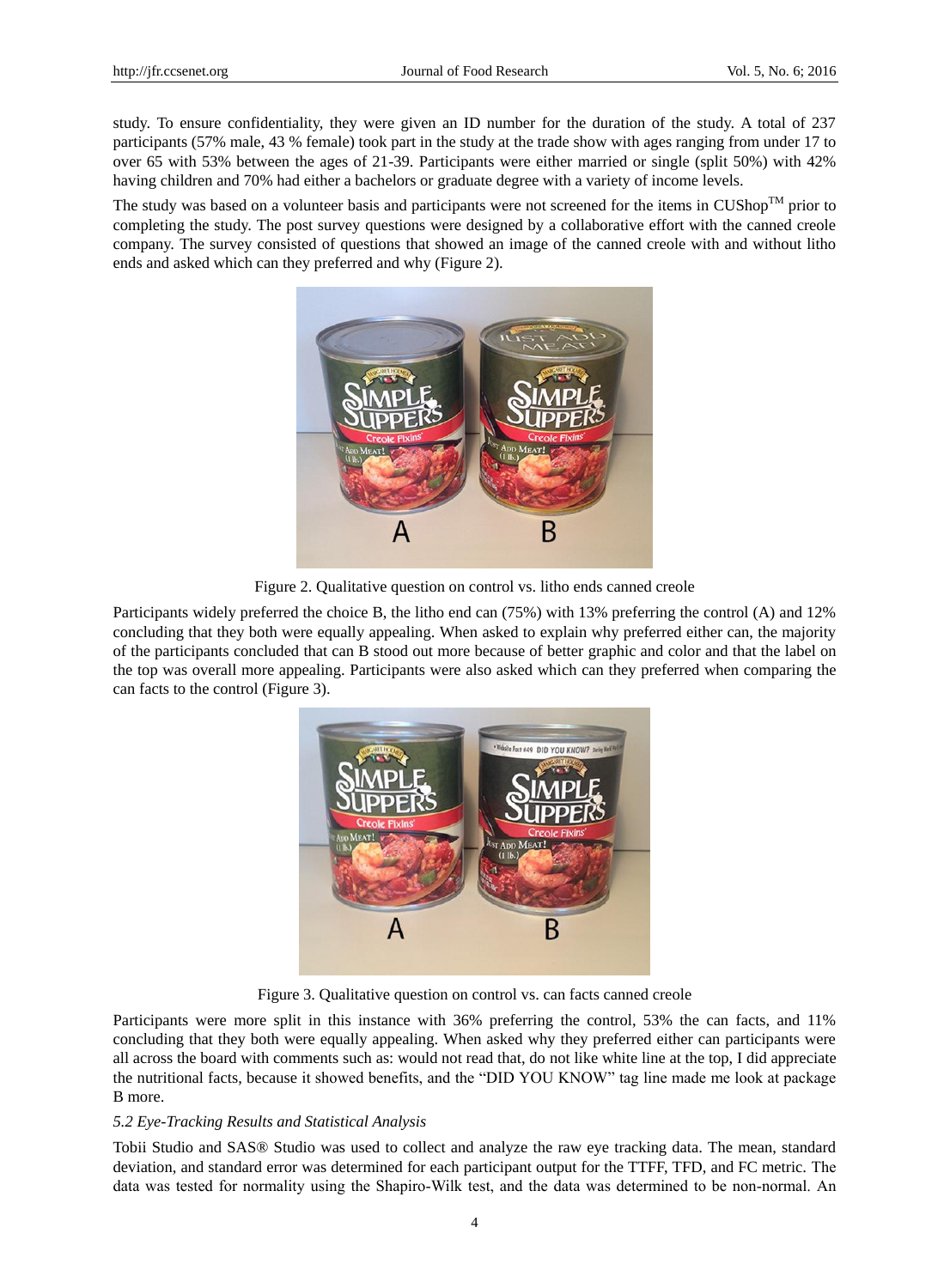ANOVA test was conducted in SAS® because the Central Limit Theorem can apply since the sample size was larger than 30 participants. In order to reduce variability in the samples, an ANOVA test using  $\alpha$ =0.05 was run comparing the means between the control, litho ends, and can facts (Table 2). An LSD multiple comparison test was used to determine which can were different if significance was found.

Table 2. p-values for ANOVA test of creole cans stimuli (significant result bolded)

| Stimuli                        | TTFF TFD | FC. |
|--------------------------------|----------|-----|
| Creole Cans 0.908 0.0170 0.222 |          |     |

One instance of significance was found between the control and the litho ends and control and can facts for the TFD metric (Figure 4). Participants significantly looked at the can fact cans and litho end cans longer than the control. For this metric there was no significance between the can facts and litho ends. There was no significance found for either the TTFF or FC metric meaning that participants did not significantly fixate on any can first or fixate on any one can more than the other.



Figure 4. Averaged TFD for each stimulus reported with std. error,  $\alpha=0.05$ 

#### **6. Conclusion**

Previous research suggests that consumers prefer labeling on the top compared to the bottom. However, this study is different because it compared additional labeling at the top of the can and litho ends on the lid of the can, which have not been investigated prior to this research. Eye tracking data was analyzed for 237 voluntary participants shopping for canned creole. It was determined that participants focused significantly longer (TFD) on the can facts can and litho ends when compared to the control. Participants may have focused on these can variations longer because they were not used to the added labeling. No significant difference was found for the TTFF and FC metric between the can variations.

#### *6.1 Limitations and Implications for Future Research*

A potential explanation as to why participants looked longer at both the can fact cans and litho end cans when compared to the control can be referenced back to the brand reconditioning theory. Participants may have looked longer at the two can variations because they were trying to find the brand they were used to and these additions to the cans made it more difficult for them. They may have also looked at these cans longer because they preferred these cans to the control because of the added information (survey results conclude this to be true). In the future it would be useful to add a question on the survey concerning brand recognition in order to determine if this play any role in the participant's choice. The location of the study may also have influenced the results in terms of significance. The study took place in the Midwest, where the stimuli being tested, creole, may not be as well-known or familiar as it is in the South. Participants that were unfamiliar with the product may have not looked at the stimuli at all which could alter the results. In this regard, the location can be considered a new variable for future experiments. In order to test if the location is a factor that affects the results, the same experiment should be tested in different locations to be able to compare results. In order to make sure that the familiarity of consumer and location is not considered as an independent variable of the study, researchers should select participants carefully using a screening process to make sure they are familiar with the tested product. This would allow the only independent variable to be the stimuli in the study itself.